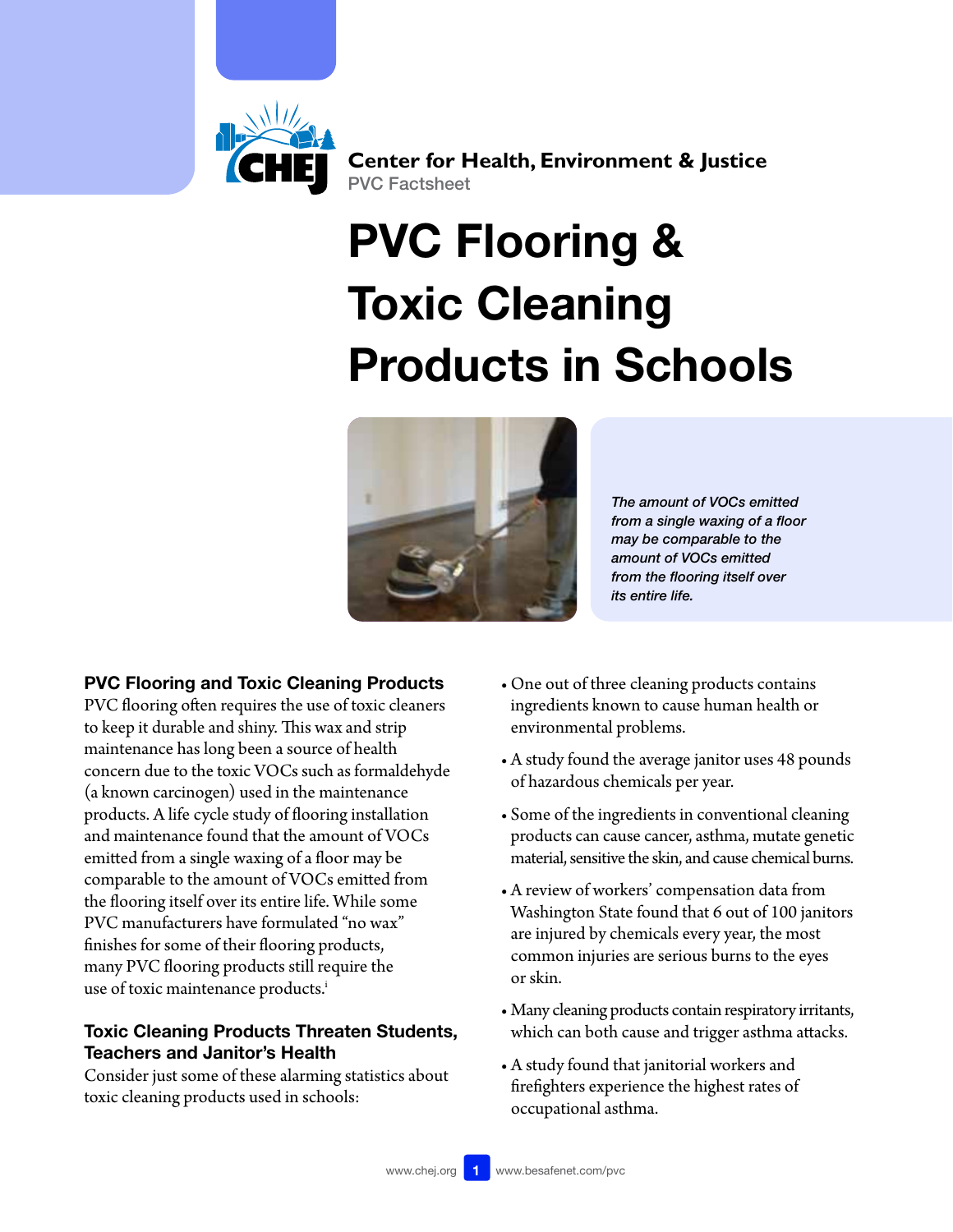• Improving indoor air quality will improve performance and reduce absenteeism and building related health problems.<sup>ii</sup>

#### Children More At Risk from Toxic Chemicals

Children are not "little adults" - their developing brains and bodies, their metabolism and behaviors make them uniquely vulnerable to harm from toxic chemicals such as those released by the PVC life-cycle:

- • Exposure begins in the womb through the mother's exposures to toxic chemicals. Infants ingest chemicals through breast milk, formula and contact with their environment.
- Rapid brain development in the fetus, infants and young children make them more susceptible to harm from chemicals that may impair brain

function and development.

- • For their weight, children eat, drink and breathe more than adults - so pound for pound they take in a greater quantity of toxic contaminants. A small exposure translates into a big dose.
- • Children put things in their mouths and spend a lot of time on the floor and ground, so they may ingest chemicals from toys, containers, dirt and dust on a regular basis.<sup>iii</sup>

## Hazardous Chemicals of Concern in PVC Cleaning Products

The following is a summary of hazardous chemicals of concern typically used to clean PVC flooring in schools. *Note: these chemicals are often but not always found in cleaning products used on PVC in schools (depending on the chemical formulation of the product).* 

| Products iv              | Chemicals of Conern <sup>v</sup>        | Health Hazards vi vii viii ix                                                                                                                                                         |
|--------------------------|-----------------------------------------|---------------------------------------------------------------------------------------------------------------------------------------------------------------------------------------|
| <b>Baseboard Cleaner</b> | Diethylene Glycol<br><b>Butyl Ether</b> | Suspected cardiovascular, kidney,<br>neurological and reproductive toxicant                                                                                                           |
| <b>Baseboard Cleaner</b> | Potassium Hydroxide                     | Skin or sense organ toxicant                                                                                                                                                          |
| Floor Finish             | Ethylene Glycol                         | Suspected cardiovascular, developmental,<br>gastrointestinal or liver, kidney, central<br>nervous system, reproductive, respiratory,<br>and skin or sense organ toxicant              |
| Floor Finish             | Formaldehyde                            | Recognized carcinogen, suspected<br>gastrointestinal or liver, immune<br>system, central nervous system,<br>reproductive respiratory and skin<br>or sense organ toxicant, asthmagen x |
| Floor Finish             | Styrene                                 | Suspected carcinogen, cardiovascular,<br>endocrine, developmental, gastrointestinal,                                                                                                  |

## *Table 1. Chemicals of Concern in PVC Cleaning Products*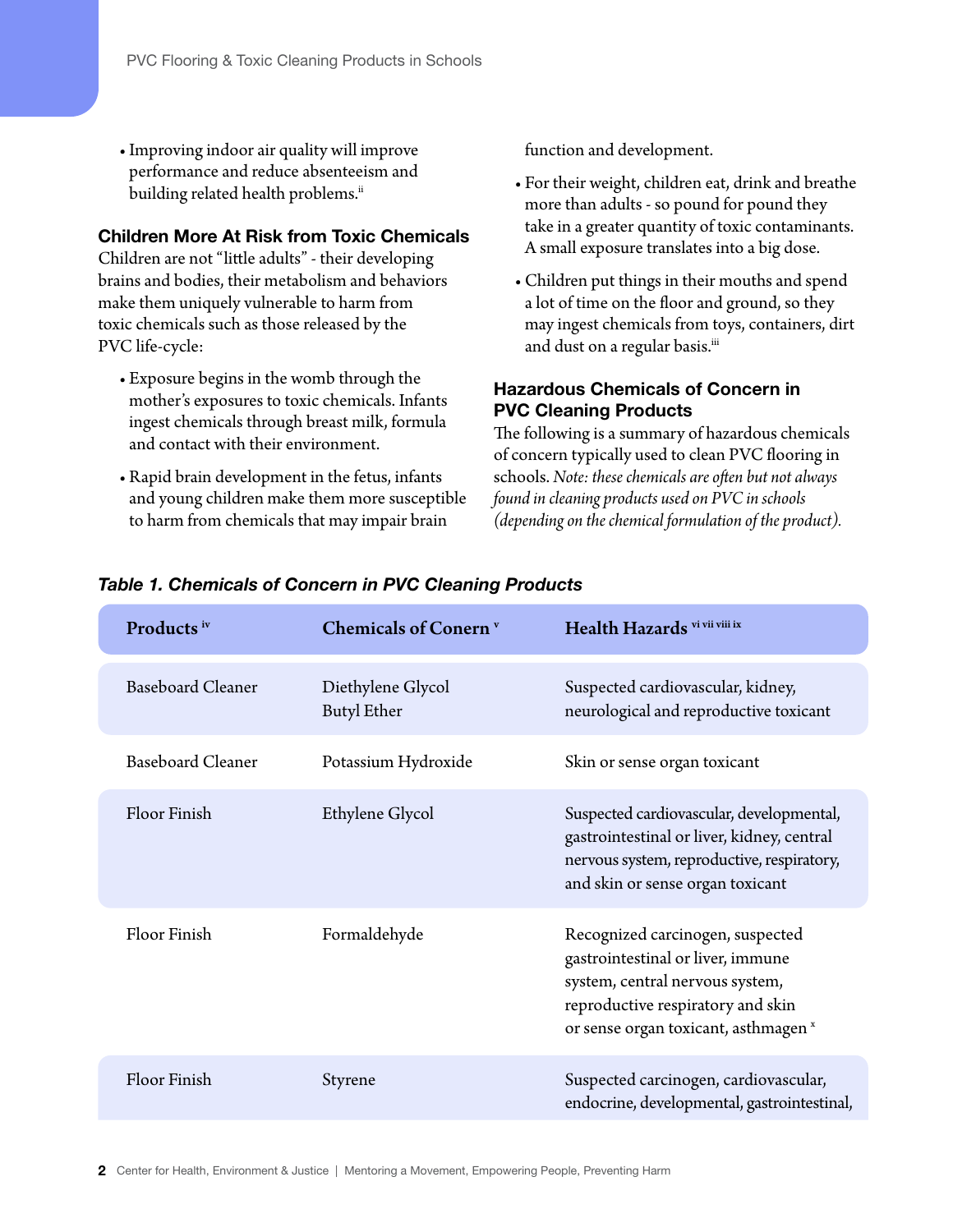|                                                |                                        | immunological, kidney, central nervous<br>system, reproductive, respiratory and skin<br>and sense organ toxicant, asthmagen xi                                                                                                           |
|------------------------------------------------|----------------------------------------|------------------------------------------------------------------------------------------------------------------------------------------------------------------------------------------------------------------------------------------|
| Floor Finish                                   | Tributoxyethyl Phosphate               | May cause nervous system effects<br>such as ataxia, breathing abnormalities<br>and tremors with prolonged or repeated<br>contact                                                                                                         |
| Floor Finish                                   | Zinc                                   | Suspected cardiovascular, developmental,<br>immune system, reproductive, respiratory<br>and skin or sense organ toxicant                                                                                                                 |
| Floor Finish and<br><b>Gloss Restorer</b>      | Dipropylene glycol<br>Monomethyl ether | Suspected kidney, central nervous<br>system and reproductive system toxicant                                                                                                                                                             |
| Floor Finish and<br>Spray Buff                 | Diethylene Glycol<br>Monoethyl Ether   | Suspected cardiovascular, gastrointestinal,<br>kidney, liver and central nervous system<br>toxicant                                                                                                                                      |
| Floor Stripper                                 | Ethanolamine                           | Absorbed through the skin; suspected skin<br>and sense organ and immunotoxicant, eyes<br>and respiratory irritant, asthmagen xii xiii                                                                                                    |
| Floor Stripper                                 | Naphthalene                            | Recognized carcinogen, suspected<br>respiratory, cardiovascular, developmental,<br>gastrointestinal, skin and sense organ<br>and central nervous system toxicant                                                                         |
| Floor Stripper                                 | Sodium Hydroxide (lye)                 | Caustic, contact burns eyes and skin,<br>ingestion damages stomach and<br>esophagus. xvi Suspected respiratory<br>and skin or sense organ toxicant                                                                                       |
| Floor Stripper and<br><b>Baseboard Cleaner</b> | 2-butoxyethanol                        | Suspected human carcinogen,<br>cardiovascular, developmental, endocrine,<br>gastrointestinal or liver, kidney, central<br>nervous system, reproductive, respiratory<br>and skin or sense organ toxicant.<br>Absorbed through the skin xv |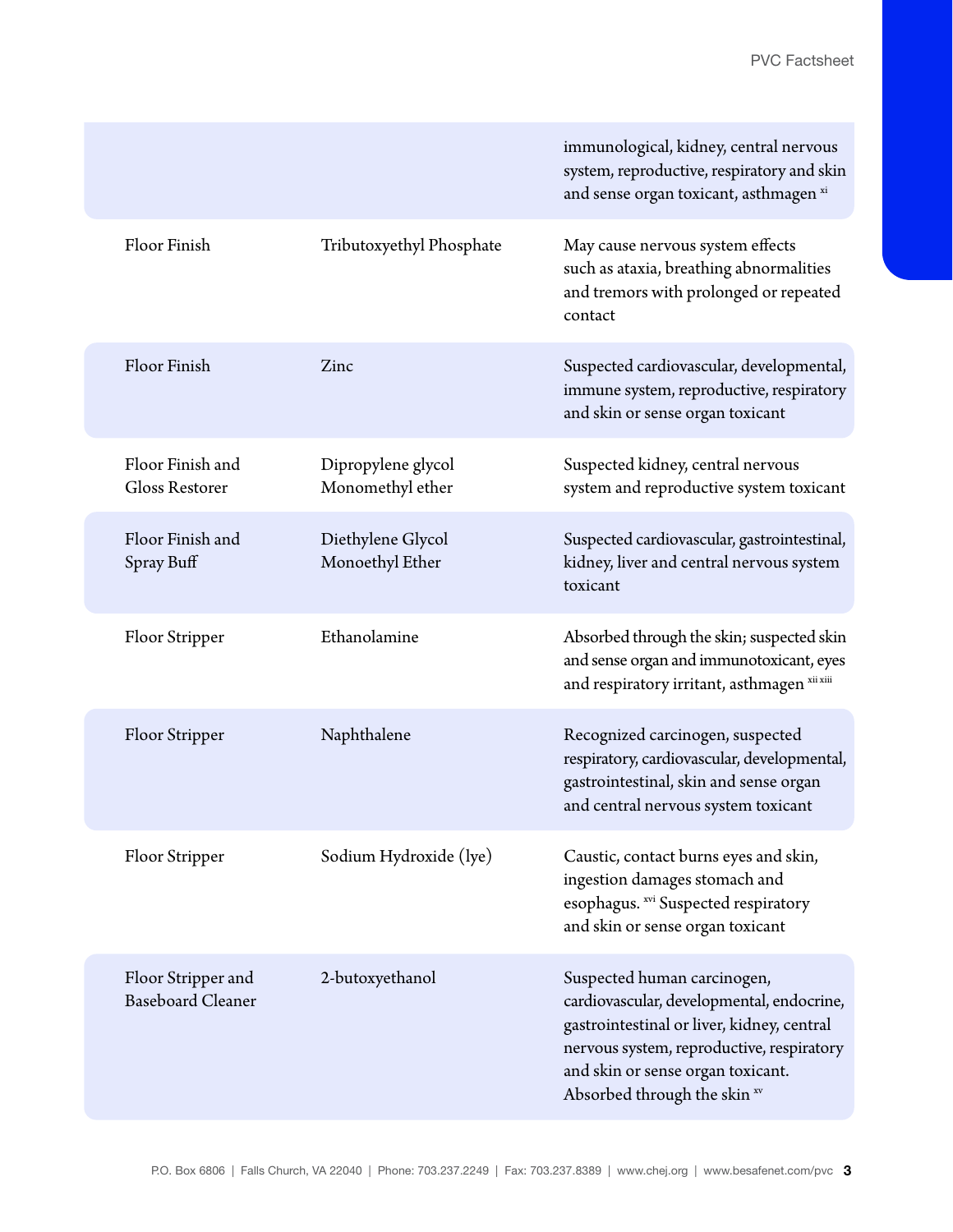| Floor Stripper and<br><b>Baseboard Cleaner</b>     | Isobutane                                                                                        | Suspected neurotoxicant                                                                                                                                           |
|----------------------------------------------------|--------------------------------------------------------------------------------------------------|-------------------------------------------------------------------------------------------------------------------------------------------------------------------|
| Floor Stripper and<br><b>Baseboard Cleaner</b>     | Monoethanolamine                                                                                 | Hormone disrupting chemical that<br>can form cancer-causing nitrates. Use<br>with caution Restricted in Europe due<br>to carcinogenic effects. Asthmagen xvixvii  |
| Floor Stripper and<br>Floor Finish                 | Ammonia                                                                                          | Suspected gastrointestinal, central<br>nervous system, and skin or sense organ<br>toxicant. Forms toxic gas when mixed<br>with bleach xviii xix                   |
| Floor Stripper and<br>Floor Finish                 | Diethyl Phthalate                                                                                | Suspected endocrine disruptor,<br>reproductive, developmental, central<br>nervous system and kidney toxicant                                                      |
| Floor Stripper,<br>Floor Finish, and<br>Spray Buff | Dibutyl Phthalate                                                                                | Suspected developmental, endocrine,<br>gastrointestinal or liver, kidney,<br>immune system, central nervous system,<br>reproductive, skin or sense organ toxicant |
| Floor Stripper,<br>Floor Finish, and<br>Spray Buff | Nonyl phenol ethoxylates,<br>Alkylphenol Ethoxylates (APEs),<br>Ethoxylated nonyl phenols (NPEs) | Suspected endocrine toxicant,<br>toxic to aquatic organisms xx                                                                                                    |
| Shineline Floor Prep                               | Phosphoric Acid                                                                                  | Corrosive to skin and eyes. Suspected<br>central nervous system, respiratory, and<br>skin or sense organ toxicant                                                 |
| Spray Buff                                         | Aliphatic petroleum distillates                                                                  | Respiratory system, gastrointestinal<br>and eye and skin irritant xxi                                                                                             |

# PVC Flooring is More Expensive Due to Toxic Cleaning Products

While PVC flooring is typically cheaper up-front than other alternatives, over the lifecycle of the product PVC flooring is significantly more expensive due to the toxic cleaning products and strippers used to maintain the flooring.

Additionally – PVC flooring often doesn't last as long as other flooring materials. This combined with PVC's higher-maintenance costs make it one of the most expensive flooring options on a life-cycle basis. Safer cost-effective alternatives include natural cork, traditional linoleum, synthetic rubber, and non-chlorinated polymers. According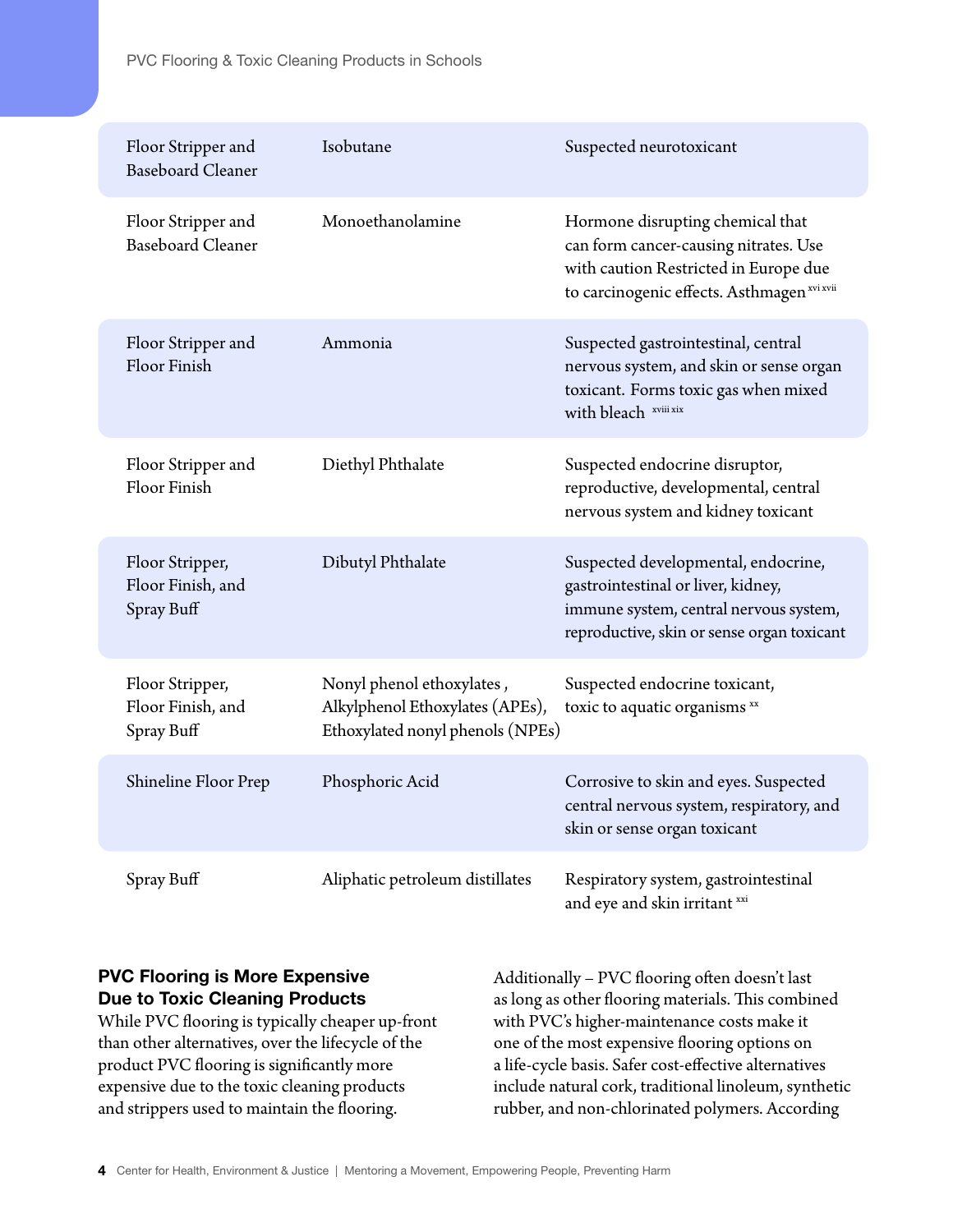| <b>Material</b>                | Brand, type               | Initial cost:<br>material and<br>installation | <b>Expect</b><br>life span<br>(years) | <b>Initial cost</b><br>per year of<br>life span | Maintenance<br>cost per year | <b>Total cost</b><br>over 20 years |
|--------------------------------|---------------------------|-----------------------------------------------|---------------------------------------|-------------------------------------------------|------------------------------|------------------------------------|
| Vinyl                          | Armstrong, Sold Vinyl     | \$9.70                                        | 25                                    | \$0.39                                          | \$52.00                      | \$1,048                            |
|                                | Armstrong, VCT            | \$2.65                                        | 15                                    | \$0.18                                          | \$52.00                      | \$1,044                            |
| Cork                           | Dodge, Regupol            | \$7.25                                        | 40                                    | \$0.18                                          | \$25.70                      | \$518                              |
|                                | Expanko                   | \$10.30                                       | 30                                    | \$0.34                                          | \$25.70                      | \$521                              |
| Linoleum                       | Armstrong                 | \$6.30                                        | 25                                    | \$0.25                                          | \$40.00                      | \$805                              |
|                                | Forbo, Sheet              | \$5.50                                        | 35                                    | \$0.16                                          | \$33.30                      | \$669                              |
|                                | Forbo, Tile               | \$6.42                                        | 25                                    | \$0.26                                          | \$33.30                      | \$671                              |
| Non-<br>chlorinated<br>polymer | Amtico, Stratica          | \$6.75                                        | 40                                    | \$0.17                                          | \$32.00                      | \$643                              |
| Rubber                         | Dodge, Regupol, Econights | \$6.50                                        | 30                                    | \$0.22                                          | \$40.00                      | \$804                              |
|                                | Dodge, Regupo, Ecostone   | \$7.75                                        | 30                                    | \$0.26                                          | \$40.00                      | \$805                              |
|                                | Expanko, Treadmaster      | \$7.50                                        | 30                                    | \$0.25                                          | \$32.00                      | \$645                              |
|                                | Flexco, Radial I, II      | \$11.70                                       | 35                                    | \$0.33                                          | \$24.00                      | \$487                              |

# **Table 2. Life Cycle Costs of Flooring (per square foot) [xxiii](#page-6-19)**

to an analysis by researchers at Tufts University, cork, linoleum, rubber, and non-chlorinated Stratica are all cheaper than PVC flooring over its lifecycle (see table below). [xxii](#page-6-20)

# Safer Alternatives to PVC flooring in Schools

Safer cost-effective alternatives are readily available. When using these products, we encourage schools to use third-party certified green cleaning products.

• Cork - harvested from the cork oak tree. Cork tiles are either left unfinished or finished with a wax of polyurethane topcoat. Refinishing with polyurethane is required only every three to four years.

- • Linoleum is made from renewable materials: linseed oil, pine or other rosin, ground cork dust, wood flour, mineral fillers, and pigments. Linoleum is available in both sheet and tile.
- • Stratica is a non-chlorinated plastic whose appearance is most similar to vinyl flooring among other resilient flooring materials.
- • Rubber is manufactured from natural rubber, recycled automobile and truck tires, or from synthetic rubber compounds including styrene butadiene rubber (SBR), ethylene propylene diene monomer (EPDM), nitrile, or Nora rubber. Available in both files and sheets. [xxiv](#page-6-21)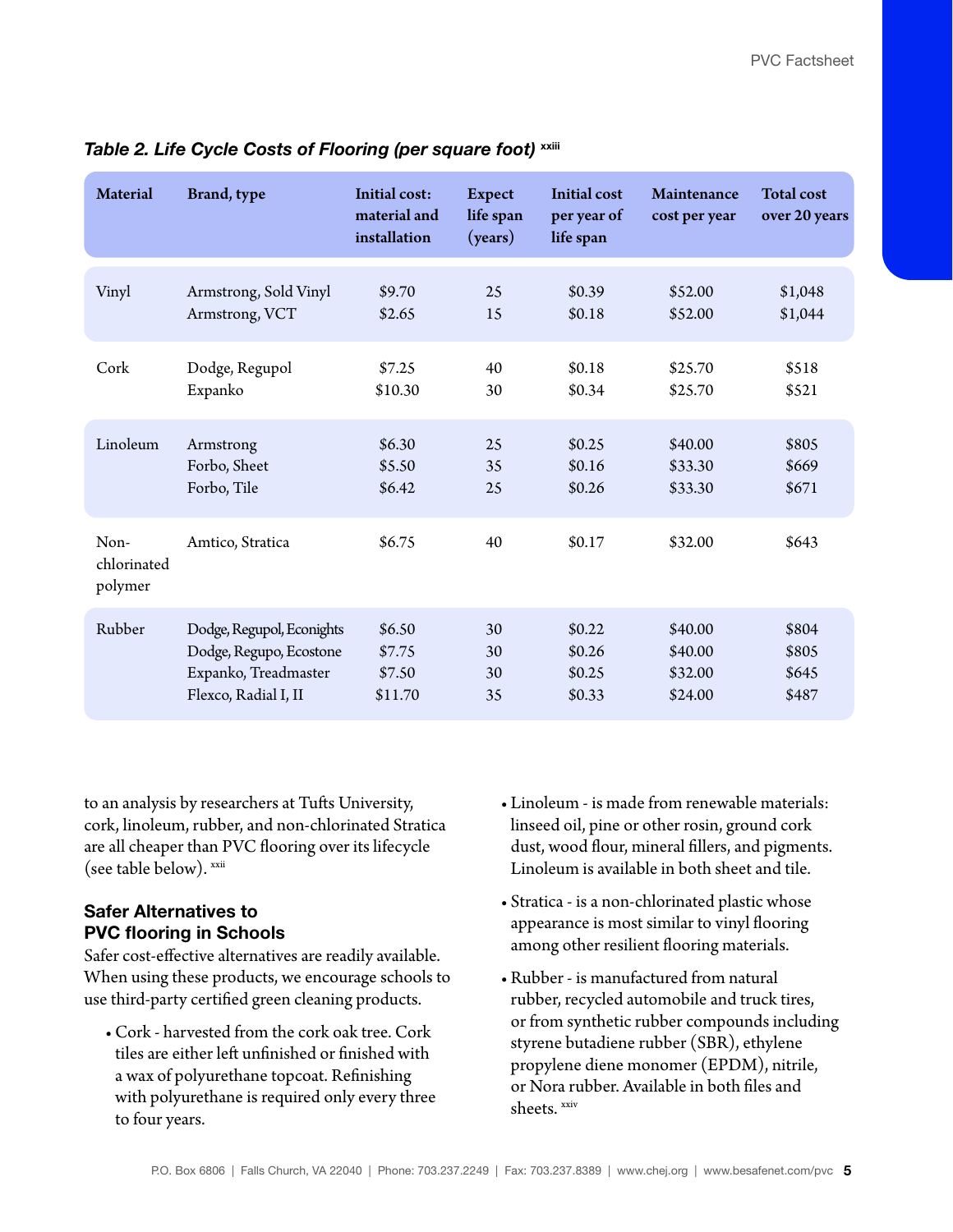#### Resources to Learn More about Green Cleaning

- • Asthma Regional Council of New England Health Considerations When Choosing School Flooring - [http://www.asthmaregionalcouncil.](http://www.asthmaregionalcouncil.org/about/documents/HealthConsiderationswhenChoosingSchoolFlooring.pdf) [org/about/documents/HealthConsideration-](http://www.asthmaregionalcouncil.org/about/documents/HealthConsiderationswhenChoosingSchoolFlooring.pdf)  [swhenChoosingSchoolFlooring.pdf](http://www.asthmaregionalcouncil.org/about/documents/HealthConsiderationswhenChoosingSchoolFlooring.pdf)
- CHEJ's Green Cleaning Resources [http://](http://childproofing.org/green_cleaning_the_basics.htm) childproofing.org/green\_cleaning\_the\_basics.htm
- • Cleaning for Healthy Schools Toolkit <http://www.cleaningforhealthyschools.org/>
- • Green Flag Schools <http://www.greenflags.org>
- • Green Seal <http://www.greenseal.org>
- • Green Schools Buying Guide [http://www.](http://www.greenschools.net/display.php?modin=54)  [greenschools.net/display.php?modin=54](http://www.greenschools.net/display.php?modin=54)
- Health Care Without Harm  $\frac{http://noharm.}{http://noharm.}$  $\frac{http://noharm.}{http://noharm.}$  $\frac{http://noharm.}{http://noharm.}$ [org/us\\_canada/issues/toxins/cleaners\\_pesticides/](http://noharm.org/us_canada/issues/toxins/cleaners_pesticides/)
- Health Care Without Harm's Resilient Flooring & Chemical Hazards report – [http://www.](http://www.healthybuilding.net/docs/HBN-ResilientFlooring&ChemicalHazards-Report.pdf)  [healthybuilding.net/docs/HBN-Resilient-](http://www.healthybuilding.net/docs/HBN-ResilientFlooring&ChemicalHazards-Report.pdf)  [Flooring&ChemicalHazards-Report.pdf](http://www.healthybuilding.net/docs/HBN-ResilientFlooring&ChemicalHazards-Report.pdf)
- • Healthy Schools Network <http://www.healthyschools.org>
- Household Products Database [http://house](http://householdproducts.nlm.nih.gov/cgi-bin/household/brands?tbl=brands&id=5021)[holdproducts.nlm.nih.gov/cgi-bin/household/](http://householdproducts.nlm.nih.gov/cgi-bin/household/brands?tbl=brands&id=5021)  [brands?tbl=brands&id=5021](http://householdproducts.nlm.nih.gov/cgi-bin/household/brands?tbl=brands&id=5021)
- INFORM Cleaning for Health: Products and Practices for a Safer Indoor Environment – <http://www.informinc.org/cleanforhealth.php>
- • Informed Green Solutions <www.informedgreensolutions.org>
- Janitorial Products Pollution Prevention Project <http://www.wrppn.org/Janitorial/jp4.cfm>

## *What Can I Do? Take Action for Healthy PVC-Free Schools*

Safer and cost-effective alternatives are already available for virtually every PVC product in our nation's schools. Here's how you can help today:

- **Encourage your school** to renovate or build their school with PVC-free building materials such as PVC-free linoleum flooring and TPO roofing.
- **Encourage your school district, county or state** to adopt a healthy PVC-free policy to avoid the use of PVC building materials and office supplies in favor of safer cost-effective alternatives.
- • **Educate parents, teachers and students! Organize a screening of Blue Vinyl and Sam**

**Suds** for your PTA, teacher's union, or concerned students.

- • **Encourage organizations**, such as teacher's unions and parenting groups, to endorse the campaign.
- • **Back to school go PVC-free!** When buying your back-to-school supplies, shop for PVC-free products.
- • **Get involved today!** If you're interested in getting involved, contact CHEJ at mike@chej.org or 212-964-3680.

#### **References**

<span id="page-5-0"></span>i Lent, T., Silas, J. and Vallette, J. 2009. *Resilient flooring & chemical hazards – a comparative analysis of vinyl and other alternatives to health care*. Arlington, VA: Health Care

Without Harm. Online: [http://www.healthybuilding.net/](http://www.healthybuilding.net/docs/HBN-ResilientFlooring&ChemicalHazards-Report.pdf) [docs/HBN-ResilientFlooring&ChemicalHazards-Report.](http://www.healthybuilding.net/docs/HBN-ResilientFlooring&ChemicalHazards-Report.pdf) [pdf](http://www.healthybuilding.net/docs/HBN-ResilientFlooring&ChemicalHazards-Report.pdf) (20 October 2009).